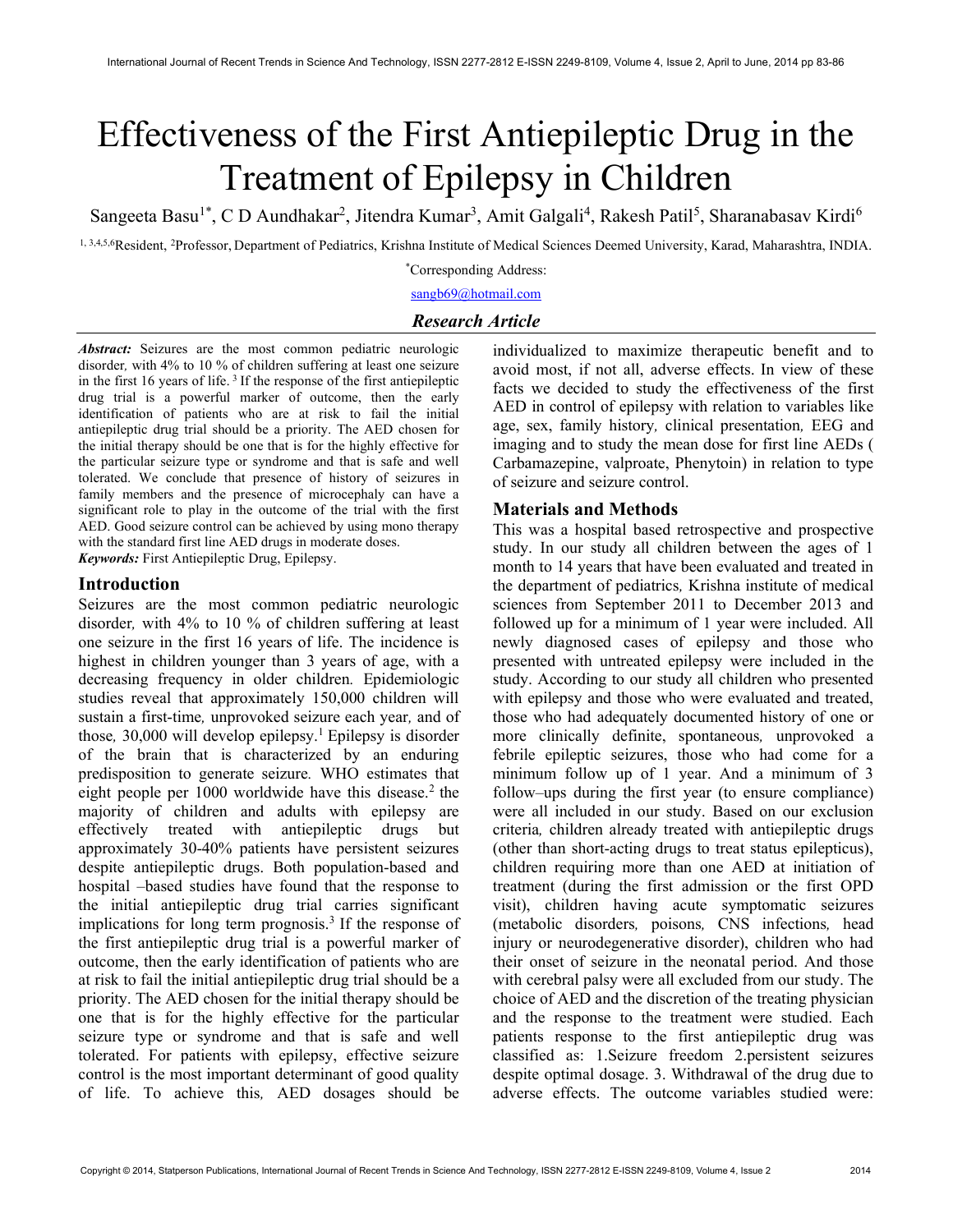1.Age at onset of first epileptic seizure.2.Sex 3.Seizure type 4.Family history of seizures 5.History of febrile seizures prior to presentation 6.Clinical features 7.EEG findings. 8. AED used.9.Adverse effect 10.Mean average dose of the drugs. Epilepsy in our study was defined as a disorder of the brain characterized by an enduring predisposition to generate epileptic seizures and by the neurobiologic, cognitive, psychological and social consequences of this condition. The definition of epilepsy requires the occurrence of at least one epileptic seizure.<sup>4</sup> Efficacy of a drug was defined as a reduction in seizure frequency and /or severity directly attributable to treatment, the most important outcome being prolonged periods of remission of seizures.<sup>4</sup>Drug tolerability was assessed by the incidence, severity and impact of drug induced adverse effects, the most important of which is discontinuation of a drug because of intolerable or lifethreatening adverse reactions.<sup>4</sup>Seizure control was termed when there were no auras or seizures of any type for a minimum of 1 year<sup>5</sup>. Successful treatment was defined when only one AED was used for seizure control. <sup>5</sup>Treatment failure was coined when more than one AED used for seizure control.<sup>6</sup>

# **Results**

According to our inclusion criteria 78 children were enrolled in our study. The mean age at onset of epilepsy in our study was 6.4 years (standard deviation 4.3 years). In the present study the age groups of 1-5 years,5-10 years and >10 years had a similar presentation. Table 1 shows the age of onset of first epileptic seizure. There were 45 (57.7 %) of males and 33 (42.3 %) of females amongst those who presented with untreated epilepsy. Our study showed a male preponderance for epilepsy.

| <b>rapic 1.</b> Tec at onset of this ephophe seizure |                          |            |  |  |
|------------------------------------------------------|--------------------------|------------|--|--|
| Age group                                            | <b>Total no of cases</b> | Percentage |  |  |
| 1 month-1 year                                       |                          | $10.3\%$   |  |  |
| 1-5 years                                            | 26                       | 33.3 %     |  |  |
| $5-10$<br>ears                                       | フフ                       | 28.2%      |  |  |
| $>10$ vears                                          |                          | 28.2 %     |  |  |

Table 1: Age at onset of first epileptic seizure

Table 2 shows the distribution of seizure type in children with untreated epilepsy. The most common seizure type at presentation was generalized tonic-clonic seizure (53.8%),followed by complex partial seizure (44.9%).Multiple seizure types were present in 5 children (6.4%, all being a combination of GTCS with CPS.

Table 2: Distribution of seizure type in children with untreated epilepsy

| <b>C</b> PHCPS Y |                          |            |  |  |
|------------------|--------------------------|------------|--|--|
| Seizure type     | Total no of cases (n=78) | Percentage |  |  |
| <b>GTCS</b>      |                          | 53.8%      |  |  |
| <b>CPS</b>       | 25 *                     | 44.9%      |  |  |
| Absence Seizures |                          | $6.4\%$    |  |  |
| Atonic           |                          | $1, 3\%$   |  |  |

\*Multiple seizure types were present in 5 subjects (GTCS + CPS) A history of febrile seizures in the past was present in 7(9%) children. History of febrile seizures in the past had no statistically significant correlation with the presence of seizure during follow up  $(p=0.69)$  or the final treatment outcome  $(p=0.72)$ .12.8% of the study population had a history of seizures in family members. Statistically significant correlation was observed between the presence of seizure in family members and the presence of seizures during follow up (p=0.04). In the study group microcephaly was present in 5 children, neurocutaneous markers in 8 children, dysmorphology in 6 children and neurodeficit in 7 children. ADHD and temper tantrums requiring interventions were seen in 3 and 6 children respectively, Speech delay was present I 4 off them. Presence of microcephaly had a significant correlation with the treatment outcome (p=0.03) Out of the 5 children who had microcephaly, only 1 attained seizure control with the first AED. In the present study, 75.6 % had EEG abnormalities and in a further 10.3 %, the EEG showed borderline abnormalities. Of the abnormal EEGs. 48.7 % were generalized and 26.9 % showed focal abnormalities. Presence of EEG changes had no significant correlation with treatment success (p=0.94) in the our study. Carbamazepine was the most common drug used (57.7 %), followed by Valproate (29.5 %) and phenytoin (9.0%).2 children who presented during infancy received phenobarbitone and 1 child received Levetiracetam. These were excluded from further analysis as the sample size was small. Table 3 shows the first AED used in children with epilepsy.

Table 3: First antiepileptic drug used in the children who presented with epilepsy

| $WIII$ up $WVYY$ |                          |            |  |  |
|------------------|--------------------------|------------|--|--|
| AED              | <b>Total no of cases</b> | Percentage |  |  |
| Carbamazepine    |                          | 57.7%      |  |  |
| Sodium valproate | 23                       | 29.5%      |  |  |
| Phenytoin        |                          | $9.0\%$    |  |  |
| Phenobarbitone   |                          | 2.6%       |  |  |
| Levetiracetam    |                          | $1.3\%$    |  |  |

Overall, 51 children (65.4 % ) of the study group achieved seizure control with the first AED used. Treatment failed in 27 (34.6%) of them. Treatment failed due to poor control despite optimum dose in 24 (31%) of them and due to intolerable side effects in 3 of them.3 (4 %) of the children who had been on Carbamazepine had developed skin rash with oral mucosal involvement necessitating change of AED. No their adverse events were noted in the study. Better seizure control was achieved Valproate or Phenytoin in the GTCS group (86.6 %, 83.3 % respectively) Among the CPS group, Carbamazepine was effective inn seizure control for 17(65.4%) out of 26 cases (65.4%).Carbamazepine was not effective in seizure control for 7(29.6%) out of 26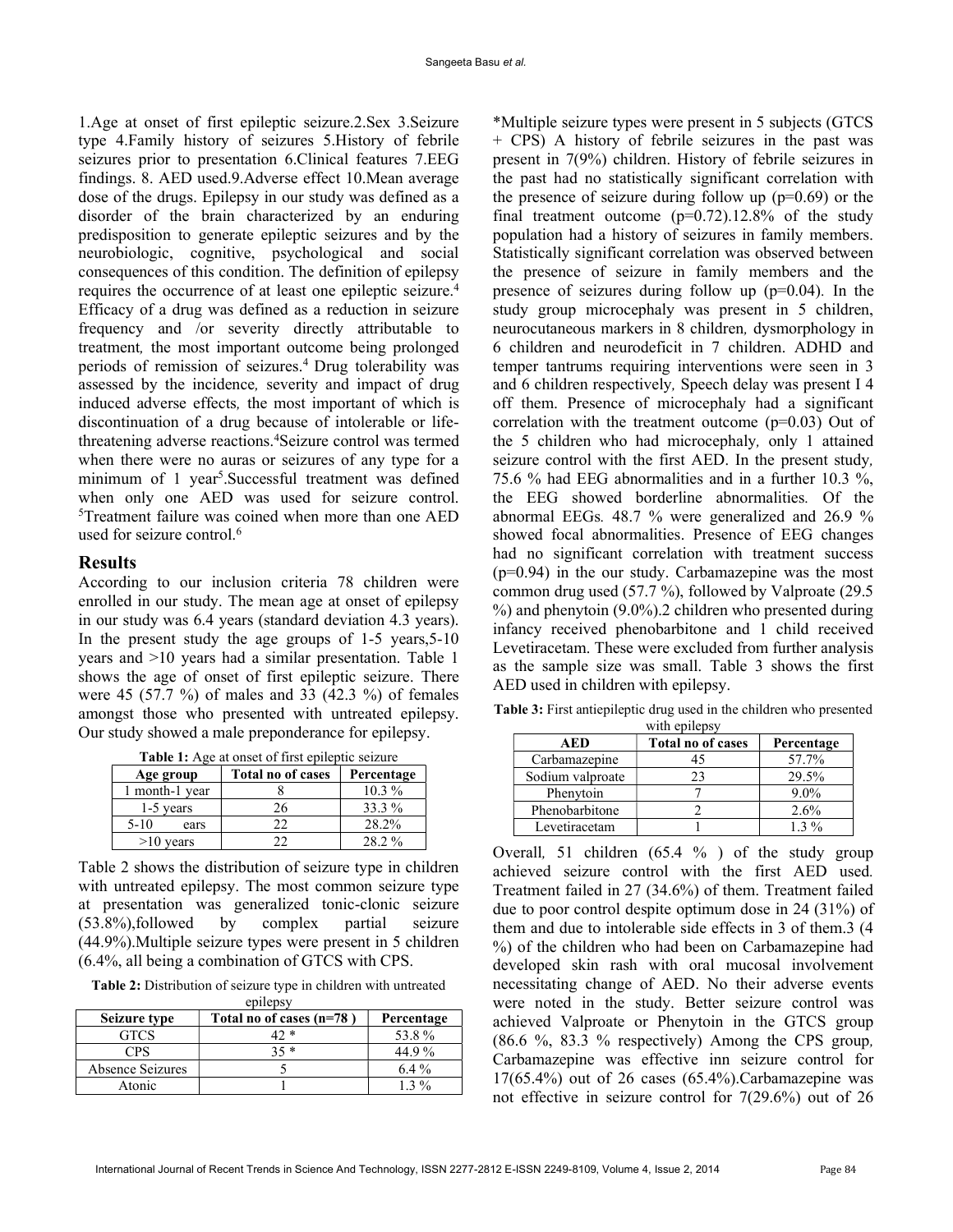cases requiring add-on drug.2 out of the 26 cases required change in medication due to adverse drug reaction. Table 4a and 4b show the response to AED in children presenting with GTCS and CPS.

| $GTCS$ (N=39*           |                                  |                                                  |                                      |                                       |
|-------------------------|----------------------------------|--------------------------------------------------|--------------------------------------|---------------------------------------|
| Drug                    | <b>Seizure</b><br>free<br>$n=20$ | <b>Seizures</b><br>during<br>follow<br>$up n=18$ | Intolerable<br>side<br>effects $n=1$ | <b>Treatment</b><br>success<br>$n=27$ |
| Carbamazepine<br>$n=18$ | 5<br>(27.8%)                     | 12(66.7<br>$\%$                                  | $1(5.5\%)$                           | $9(50\%)$                             |
| Valproate<br>$n=15$     | 10<br>(66.6)<br>$\%$             | 5 (33.3<br>$\%$                                  |                                      | 13(86.6%)                             |
| Phenytoin<br>$n=16$     | 5 (83.3<br>$\%$                  | 1916.7<br>$\%$                                   |                                      | 5(83.3)                               |

Table 4a: Response to aed in children presenting with gtcs

\*3 cases excluded -2 on Phenobarbitone,

1 on Levetiracetam

Table 4 b: Response to AED in children presenting with CPS

| $CPS(N=30*$             |                                  |                                                  |                                              |                                      |
|-------------------------|----------------------------------|--------------------------------------------------|----------------------------------------------|--------------------------------------|
| Drug                    | <b>Seizure</b><br>free<br>$n=15$ | <b>Seizures</b><br>during<br>follow<br>$up$ n=13 | <b>Intolerabl</b><br>e side<br>effects $n=2$ | <b>Treatmen</b><br>success<br>$n=19$ |
| Carbamazepine<br>$n=26$ | 14<br>(53.8)<br>$\%$             | 10(38.5<br>$\%$                                  | $2(7.7\%)$                                   | 17 (65.4 %                           |
| Valproate n=3           | 1(33.3)<br>$\%$                  | 2(66.7%)                                         | $\theta$                                     | 2(66.7%)                             |
| Phenytoin $n=1$         |                                  | $(100\%)$                                        |                                              |                                      |

\*An additional 5 subjects had both GTCS and CPS at presentation. Carbamazepine (n=45), Valproate (n=23) and Phenytoin (n=7) were the most frequently prescribed AED. The mean dose of AED at which seizure control was attained was Carbamazepine =12.9 (7.1-22) mg/kg/day, Valproate =17 (9-35) mg/kg/day and Phenytoin (4.6 -5.6) mg/kg/day. In children with newly diagnosed epilepsy monotherapy with Carbamazepine,Valproate and Phenytoin was effective in 57.8 %, 82.6% and 71.4 % respectively.

### **Discussion**

In the present study we demonstrated the effectiveness of the first AED in control of epilepsy with relation to certain variables like age, sex, family history, clinical presentation and EEG findings. The mean age of epilepsy in our study were comparable to results found in a study by Ma.*et al*.<sup>7</sup> In our study all of the age groups from 1-5 yrs, 5-10 yrs and more than 10 years presented in similar portions. In most of the previous studies the most common age of onset of epilepsy was 1-5 years.<sup>8,9.</sup> The male ponderance in our study was supported by studies by other authors.10.11.Most common seizure in the study was generalized tonic-clonic followed by complex partial

seizures. Similar results were found in studies by Luong mac et al (generalized seizures (50-69%) and partial seizures  $(31-50\%)$ <sup>9</sup> One major concern when dealing with children with initial Febrile seizure is the risk of subsequent epilepsy. Following a first febrile seizure,2-4 % of children will experience at least one unprovoked seizure and most of these children will subsequently develop epilepsy.<sup>12</sup>We did not find any such correlation in our study. Although similar to our findings Hauser et al had also shown a positive correlation between seizure relapse and positive family history of seizures.<sup>13</sup> An abnormal EEG has been a consist et predictor of recurrence, although there has not been an agreement on the nature of the predictive EEG abnormality.<sup>13</sup> Presence of EEG changes had no significant correlation with treatment success in the our study. The fundamental goal of AED therapy is to prevent seizures without causing side effects from the medication The AED chosen for initial therapy should be one that is highly effective for the particular seizure type or syndrome and that is safe and well tolerated. Current treatment guidelines recommend monotherapy in most cases because similar efficacy and better patient tolerability compared to polytherapy.<sup>14</sup> Overall, 65.4 % of the study group achieved seizure control with the first AED, which is comparable to the results from previous studies by Camfield *et al*  $(66.2 \%)$  and Sillanpaa *et al.*  $^{10}(64 \%)$ . Carbamazepine is one of the primary drugs for the treatment of symptomatic epilepsy with partial and generalized tonic/clonic seizures. It is the drug of first choice for all newly diagnosed partial epilepsies after the age of 2 years. One of the common side effects include the appearance of rash (Steven Johnson's and Drug Rash Eosinophilia and Systemic Symptoms-DRESS syndrome ) and should be reported immediately. Similar findings were evidenced in our study as Carbamazepine was effective in controlling a significant number (65.4 %) of CPS cases. Although 2 cases required change in medicine due to the appearance of rash as a side effect. Valproate is the broad spectrum AED with efficacy for virtually all seizure types. It is proven effective both as an add-on and a single treatment for partial and generalized tonic/ clonic seizures. Phenytoin remains a first –line medication for epilepsy due to its efficacy against a range of syndromes, low cost and ease of use. <sup>15</sup> We achieved a good seizure control with Valproate (86.6 %) and Phenytoin (83.3 %) in the GTCS group respectively. Studies suggest that, in routine clinical practice, dosage individualization is often suboptimal.<sup>16</sup> this may lead to patients receiving unnecessarily large dosages. Conversely it may also lead to the patients switching to an alternative therapy without exploration of the full dosage range. Although individualization of dose is essential in epilepsy therapy,